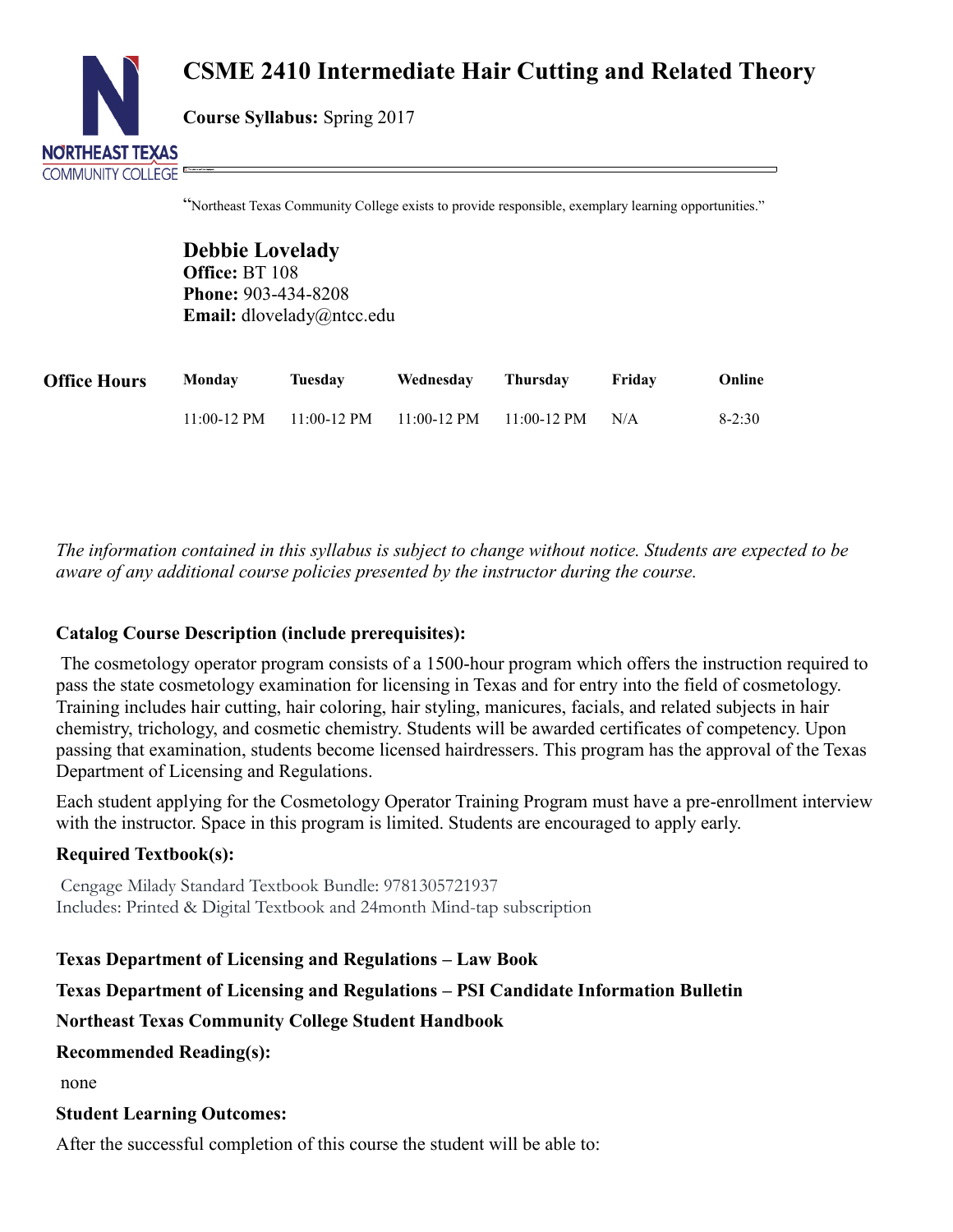- 1. Perform a basic blended hair cut with the razor and guard.
- 2. List the critical differences between cutting straight and curly hair.
- 3. Demonstrate the two methods of slide cutting hair.
- 4. Explain and demonstrate scissor over comb hair cutting technique.
- 1. Safely perform point cutting and free hand notching to remove bulk and weight
- 5. Demonstrate clipper over comb to create a tapered haircut.
- 6. Accurately complete a clipper hair cut on a mannequin, model or student.

## **Exemplary Educational Objectives:**

## **SCANS Skills:**

# **All subjects in this program are based on SCANS and foundation skill competencies. Scans Competencies No's. 1, 2, 3, 4, 5, 6, 7, 8**

Academic transfer - type N/A

## **Lectures & Discussions:**

- Classes are held Monday thru Friday, 7:00 AM until 12:30 PM
- This is a face to face and online class-hybrid class and students must submit all class assignments required online and pass with a 70% minimum grade in order to pass this course. In the event of internet failure, you must contact the instructor. Only internet failure that has affected the entire class is reason for any delay of submitted assignments.
- Discussion at the end of any lecture is encouraged.
- Students will attend impromptu learning classes on lab floor unless they are performing a service on a client.

# **Evaluation/Grading Policy:**

| Theory Tests/Exams                 | 25% | 90-100%=A        |
|------------------------------------|-----|------------------|
| <b>Practical Assignment Sheets</b> | 25% | $80 - 89\% = B$  |
| Practical & Written Grade Out      | 25% | $70-79\% = C$    |
| Sanitation & Safety                | 25% | Under $70\% = F$ |

Special Credit Projects/extra 5pts added to practical assignment sheet grades-

(not to accumulate over 25% of this grade requirement)

## **Tests/Exams:**

A written examination will be required at the end of each chapter of the text book-a grade of at least 70% is required to be passing.

At the end of 150 hours of cosmetology training, a practical and written examination requiring a minimum passing grade of at least 75% before advancing to practicing skills on the lab floor.

A practical and written examination is required at the end of the semester requiring a grade of at least a 75% passing grade to satisfactorily pass this course

## **Assignments:**

1. A weekly practical assignment sheet will be handed out to each student on the first day of class of each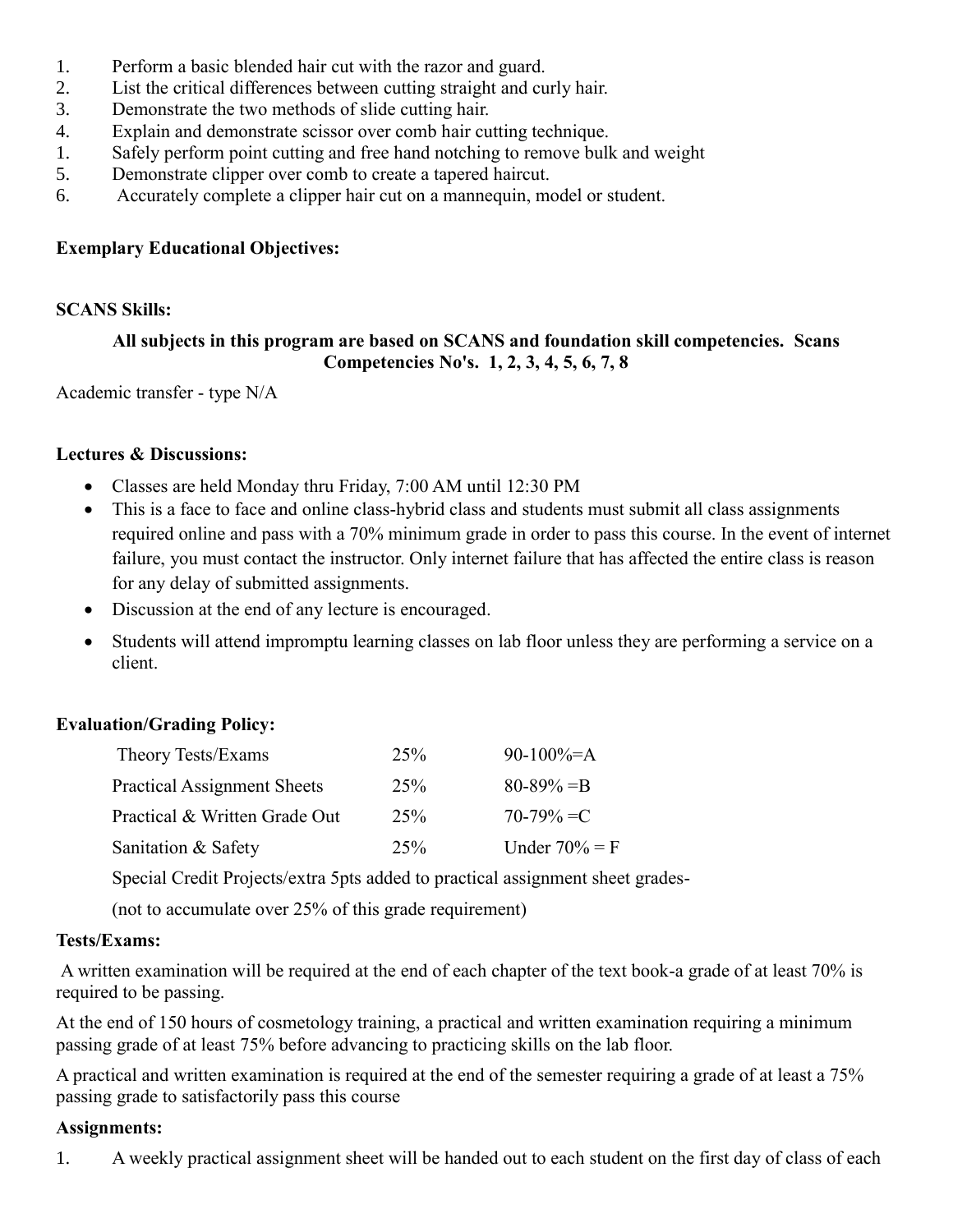week.

2. A job assignment will be announced to each student, and each student is required to have their job assignment checked off with an instructor and/or job duty monitor for a grade.

# **Other Course Requirements:**

Students are required to purchase an introductory student kit which includes most of the necessary vital tools and equipment, and mannequin and clamp to begin learning skills the first week of the course. Students will have to purchase: a blow dryer, flat iron, Marcel Iron, Shears, Manikin Shears, Razor with guard and extra blades.

The remainder of the supplies and tools required including the textbook, workbooks, and DVD can be purchased at the NTCC Book Store.

Usual school supplies such as binder, filler paper, pens, pencils, highlighters, permanent markers, and a small inexpensive calendar will necessary purchases for the student.

Other supplies needed: small plastic containers, large zip-lock bags and labels, Barbicide Plus, window cleaner, hand sanitizer, disposable plastic caps, white headband, and disposable gloves.

# **Other Course Policies:**

The cosmetology course is designed to train individuals to be able to enter the field of hair dressing upon receiving their cosmetology license. In order for a student to be completely ready to enter the world of the salon, student must display a professional maturity and appearance, which is required during training throughout the course.

For this reason, a Student Stylist Handbook of Professional Integrity is issued to every student. The guidelines within require students to dress in a professional manner, and behave in a professional manner. Failure to abide by these guidelines will accrue students *merit* points, or lack of abiding by the guidelines will cause a student's *demerits. Merit* points can be awarded by positive behaviors, and good attendance for instance, and *demerits* can be applied for poor outward behavior, lack of professionalism, poor choice in communication-foul language, inappropriate language, etc.

 Cell phones have become a part of our lives; *however*, we cannot let them take over our day. Vital information will not be heard if a student is using a cellphone during class. Cell phones should only be used during break. It there is an emergency or if you know there may be a situation where you will need to be contacted/alerted, please have friends/relatives call Charla Hunt at 903-434-8209.

 Students must wear professional uniform as described in Career Information Day or in personal interview.

Students must clock in looking professional with makeup applied, and hair styled as needed.

Students must come to class with all the necessary materials, tools, and supplies as needed daily.

 Fighting between students, and/or inappropriate interaction between students/instructor is not allowedstudents will be immediately dropped from this course if a student initiates or takes any part in a violent episode or behavior. NTCC Security will be called and the student will be escorted from the campus, along with their possessions.

 A professional and positive attitude of good will and helpfulness is a requirement for a professional entering the career world, and is required during training in this course.